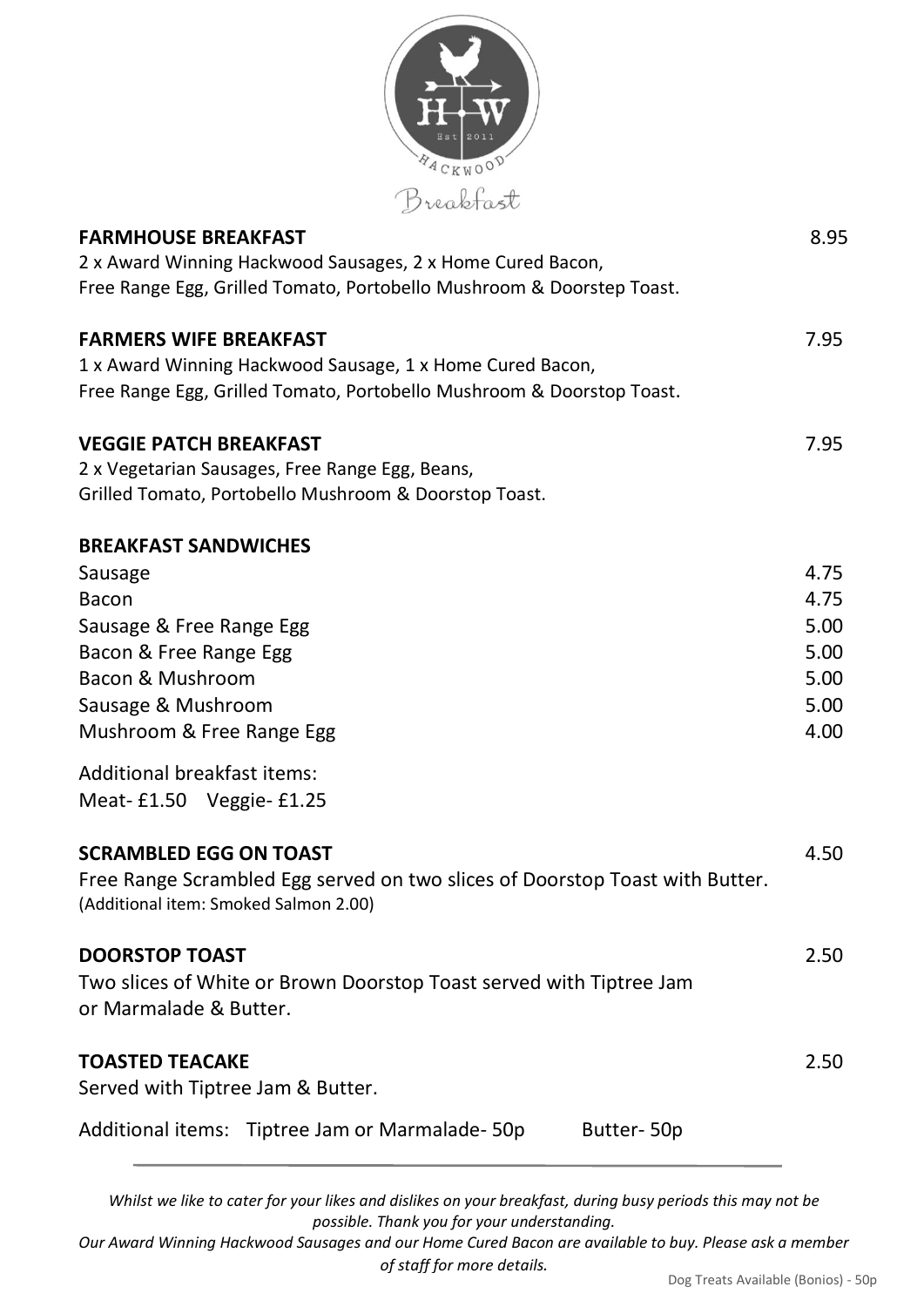

| <b>BUTTY BOARD</b>                                                            |  |  |  |
|-------------------------------------------------------------------------------|--|--|--|
| Served on Doorstop Bread with a Mixed Leaf Salad, Balsamic Dressing & Crisps: |  |  |  |
| Hackwood Home Cured Ham & Wholegrain Mustard                                  |  |  |  |
| Mature Chedder & Caramelised Onion Chutney                                    |  |  |  |
| Local Reared Beef with Rocket & Horseradish                                   |  |  |  |
| Egg & Watercress                                                              |  |  |  |
| Smoked Salmon & Cream Cheese (Add £1.50)                                      |  |  |  |
| Add a pot of Homemade Coleslaw - £1.50<br>Gluten Free Bread available         |  |  |  |

## **MR. TIPPERS PLOUGHMAN'S** 8.95 Hackwood's Award Winning Pork Pie, Cured Ham, Mature Cheddar, Balsamic Pickled Onions, Wholegrain Mustard, Caramelised Onion Chutney, Artisan Bread, Mixed Leaf

Salad, Balsamic Dressing & Apple Slices

| <b>THE TOTAL TOASTY</b>                                                        | 7.00 |
|--------------------------------------------------------------------------------|------|
| Hackwood Home Cured Ham & Mature Cheddar                                       |      |
| Mature Cheddar & Caramelised Onion Chutney                                     |      |
| Served on Doorstop Bread with a Mixed Leaf Salad, Balsamic Dressing & Homemade |      |
| Coleslaw                                                                       |      |
| <b>SOUP OF THE DAY</b>                                                         | 4.75 |
| Served with Artisan Bread & Salted Butter                                      |      |
| With any half sandwich -                                                       | 6.50 |
| With any full sandwich -                                                       | 7.50 |
| <b>QUICHE</b>                                                                  | 7.00 |
| Served with a Mixed Leaf Salad, Balsamic Dressing & Homemade Coleslaw          |      |
| <b>HACKWOOD JACKETS</b>                                                        |      |
| Served with a Mixed Leaf Salad and Balsamic Dressing                           |      |
| Cheese                                                                         | 5.50 |
| <b>Homemade Coleslaw</b>                                                       | 5.50 |
| Cheese & Beans                                                                 | 5.95 |
| Cheese & Coleslaw                                                              | 5.95 |
| Smoked Salmon & Cream Cheese                                                   | 6.95 |
| <b>BREAKFAST BRUNCH</b>                                                        | 7.95 |
| 1 x Award Winning Hackwood Sausage, 1 x Home Cured Bacon, Free Range Egg,      |      |
| Grilled Tomato, Portobello Mushroom & Doorstop Toast.                          |      |

Veggie option available. *Served until 2pm daily.*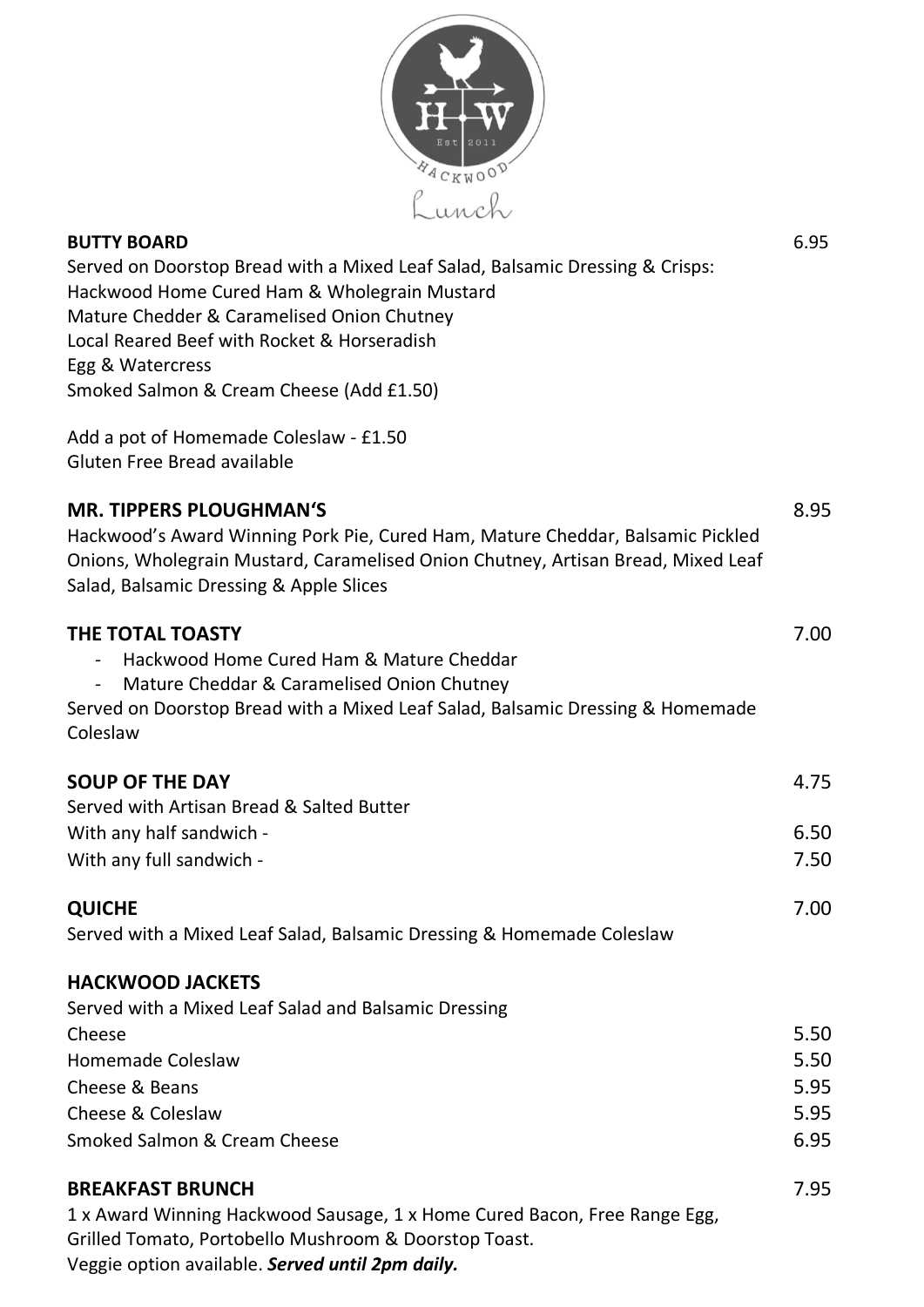

| <b>COFFEE</b>               | <b>REGULAR</b> | <b>LARGE</b> | <b>TEA</b>                           |      |
|-----------------------------|----------------|--------------|--------------------------------------|------|
| Americano (Black Coffee)    | 2.20           | 2.60         | English Breakfast Tea                | 2.10 |
| Decaffeinated Coffee        | 2.20           | 2.60         | Decaffeinated Tea                    | 2.10 |
| <b>Flat White</b>           | 2.50           |              | Earl Grey Tea                        | 2.20 |
| Cappuccino                  | 2.40           | 2.60         | Green Tea                            | 2.20 |
| Latte                       | 2.40           | 2.60         | Chamomile Tea                        | 2.20 |
| Mocha                       | 2.60           |              | Peppermint Tea                       | 2.20 |
| Espresso                    | 1.90           |              | Fruit Teas (please ask for flavours) | 2.20 |
| <b>Extra Shot of Coffee</b> | 1.00           |              |                                      |      |
| Shot of Flavoured Syrup     | 1.00           |              |                                      |      |
| Baileys Latte & Cream       | 3.95           |              |                                      |      |
| Babychino                   | 1.00           |              |                                      |      |

# **ICED LATTE** Plain 2.95 Cream & Wafer 3.15 Shot of Flavoured Syrup 1.00 **HOT CHOCOLATE** (please ask for flavours) Plain 3.00 Luxury 3.95 Baileys Hot Chocolate 3.95 **MILKSHAKE** (please ask for flavours) 3.50 **JUICES** 2.00 Orange, Apple **FENTIMANS** 2.85 Dandelion & Burdock, Curiosity Cola, Victorian Lemonade, Rose Lemonade **PRESSES** 2.35 Elderflower, Raspberry Lemonade **GLASS OF MILK** 1.00 **BOTTLED WATER** 1.50 Still or Sparkling

**CORDIALS** (please as for flavours) 1.00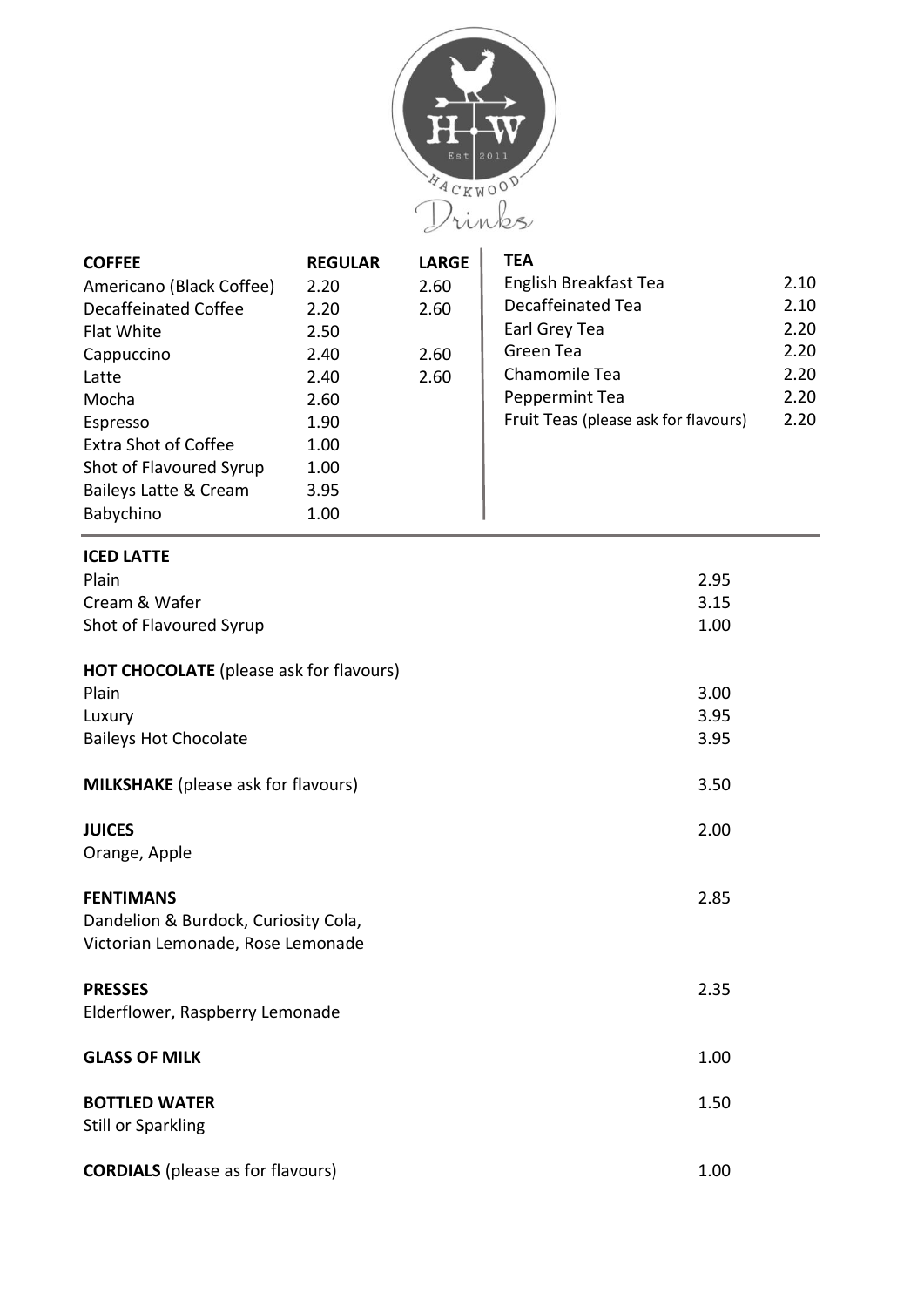

### **WHITE WINE**

**WAIPAPA BAY SAUVIGNON BLANC** BOTTLE 18.50 LRG 5.50 SML 4.50 Intense aromas of gooseberry, grapefruit & passion fruit, beautifully balanced with crisp, aromatic flavors and hits of citrus.

**MCGUIGAN BLACK LABEL CHARDONNAY** BOTTLE 17.95 LRG 5.00 SML 4.00 A smooth, creamy palate with sweet tropical fruit and melon flavours. A touch of oak makes this a versatile wine that will accompany all foods.

#### **RED WINE**

**TRIVENTO MALBEC RESERVE BOTTLE 16.70 LRG 4.90 SML 3.90** A bright crimson red whose plum and raspberry aromas mingle with vanilla notes from the 6 months aged in French oak barrels.

#### **ROSE WINE**

**MARCEL HUBERT ROSE BOTTLE 15.50 LRG 4.90 SML 3.90** A delicate rose combining lively summer berry aromas and a sweet tangy flavour of raspberry and strawberry fruits.

**PROSECCO** BOTTLE 20.00

*Please ask your server for our selection of Beers, Ales and Cider.*